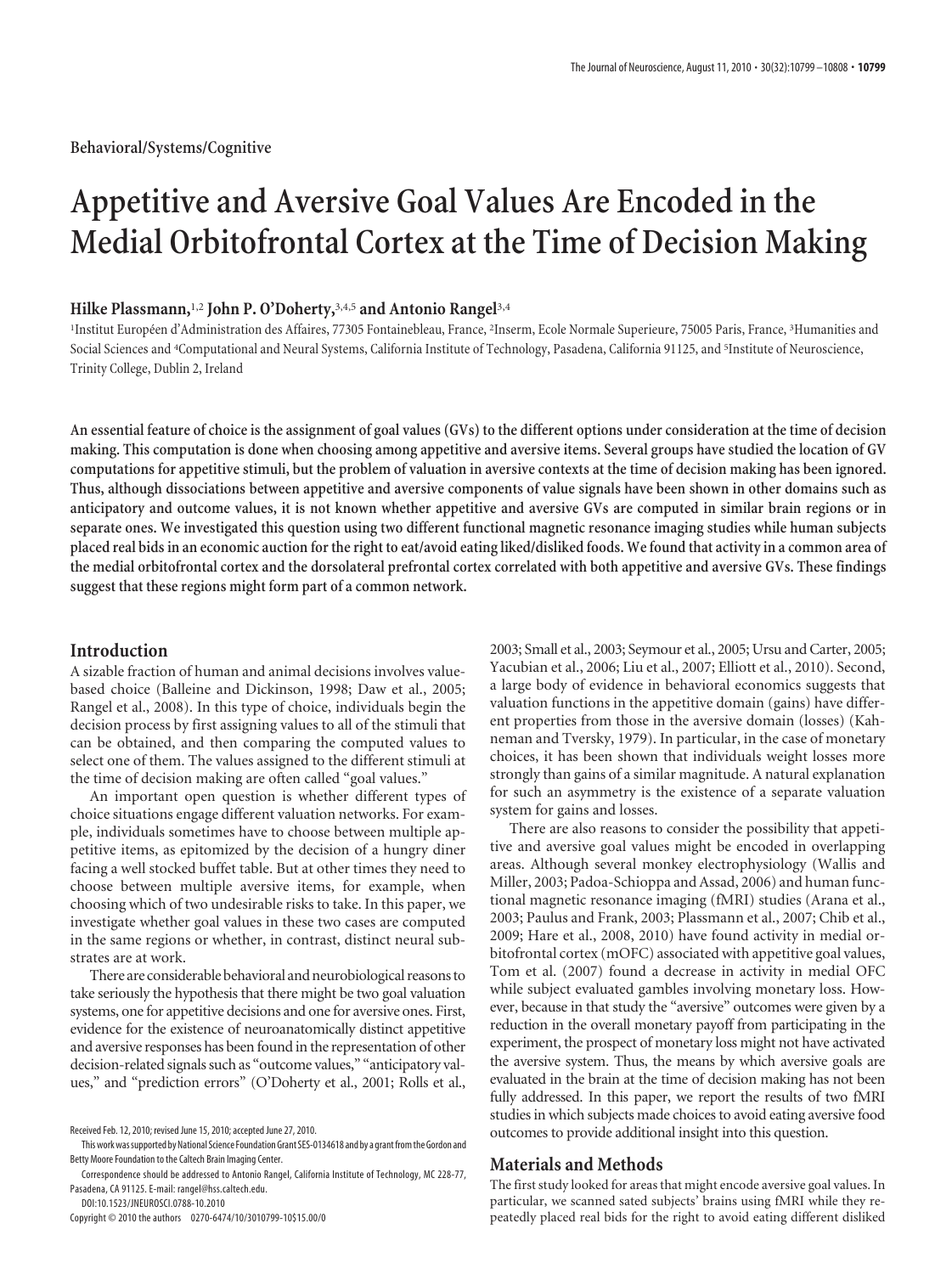foods (e.g., baby foods, canned meat) in a Becker–DeGroot–Marshak (BDM) auction (Becker et al., 1964) (Fig. 1). A key feature of the design was that the bids entered by subjects generated reliable real-time measures of the aversive goal values assigned to every item: the higher the bid, the more aversive the item. We could then use the bids to look for brain areas that parametrically correlated with aversive goal values. Another important feature of the design was the presence of two kinds of trials: free-bid trials and forced-bid trials. These two trial types were identical except that, whereas subjects were free to select the amount of their bid in the free trials, they were required to bid a certain amount in the forced trials. As explained in more detail below, this allowed us to separate areas that encode for goal values from areas that encode for other correlated but different computations (e.g., anticipatory disgust).

The second study investigated whether the same overlapping areas of mOFC and dorsolateral prefrontal cortex (DLPFC) are involved in appetitive and aversive goal value computations. We performed a follow-up study during which subjects made choices involving appetitive and aversive items on separate trials. In particular, subjects now could enter positive bids to indicate that the items were appetitive, and if so how much, and negative bids to indi-

cate that the items were aversive, and if so how much. All other details of the experiment remained unchanged. In addition to providing an independent replication test of the first study and of Plassmann et al. (2007), a key feature of this second study was that it allowed us to compare directly between neural representations of aversive and appetitive goal values within the same sample of subjects, rather than just performing such comparisons in a qualitative manner between different subject groups and across studies. Note that goal values refer to the value assigned to stimuli at the time of choice, in some choice paradigms involving learning, they are also called "*Q* values."

#### *Study 1*

*Subjects.* Nineteen normal-weight subjects participated in the experiment (15 males; mean age, 23.7; age range, 18–47). One additional subject participated in the experiment but was excluded from the analysis because of technical problems during data acquisition. All subjects were right-handed, were healthy, had normal or corrected-to-normal vision, had no history of psychiatric diagnoses, neurological or metabolic illnesses, and were not taking medications that interfere with the performance of fMRI. All subjects had no history of eating disorders and were screened for disliking the types of foods used in the experiment (subjects who had allergies or other medical reasons not to consume some of the foods were excluded from the experiment). Also, subjects who participated in the study by Plassmann et al. (2007) were not eligible to participate in this study.

*Stimuli.* Subjects bid on 50 different sweet and salty foods that, during pretesting, were rated as either neutral or aversive by our subject population. Examples of the foods used include various types of baby foods and canned meats. We selected the foods based on pilot data to satisfy several characteristics. First, we wanted items that were available at local supermarkets. Second, we wanted items to be aversive for our subjects (in the sense that they were willing to pay to avoid having to eat the items at the end of the experiment). The behavioral data show that subjects indeed disliked the foods: the average willingness-to-pay (WTP) to avoid having to eat the items was \$1.75 (SE, 0.17), and the bids were negatively correlated with ratings of how much subjects would enjoy eating the foods collected at the end of the experiment  $(r = -0.77; p < 0.0001)$  (see Fig. 2*c*).

The foods were presented to the subjects using high-resolution color pictures. The stimulus presentation and response recording was con-

Select random trial Stay in lab for 30 min Subjects ate 2 hours **Bidding task** prior to the experiment | in fMRI scanner | & implement auction  $\overline{1}$ eat item



50 free bid trials  $+50$  forced bid trials = 100 trials time

**Figure 1.** Study 1: experimental design. *a*, Timeline of the experiment. *b*, Time course for free- and forced-bid trials. Free- and forced-bid trials were identical except that, in forced-bid trials, subjects choose how much to bid (\$0, \$1, \$2, or \$3) for the right not to have to eat the food item, and in forced-bid trials they were forced to bid the amount shown with the food stimulus. Food items, trialtype, and forced-bid amounts were fullyrandomized withinsubjects. The design forstudy 2 is verysimilar exceptthatsubjects are shown both appetitive and aversive items and choose a bid in the range  $-3$  to 3 to indicate their willingness to pay to consume the item (which is negative for aversive items).

> trolled by E-prime (Psychology Software Tools). The visual stimuli were presented using video goggles.

> *Task.* Figure 1 describes the time structure of the experiment. Subjects were instructed to eat at most 2 h before the experiment to decrease the attractiveness of the foods. During the informed consent period, subjects agreed to eat whatever food item they would eventually have to eat as determined by the auction mechanism described below. Note that, although none of the subjects failed to comply with this instruction, they had the right to withdraw from the study at any point, in accordance with standard human subject protections.

> Subjects were instructed that they would have to remain in the laboratory for 30 min at the conclusion of the experiment and that they will have to eat whatever food was shown on a randomly selected trial unless they purchased from us the right not to do so. In addition to a \$50/h participation fee, each subject received three \$1 bills in "spending money" to place bids to purchase the right to avoid eating disliked food items. Whatever money they did not spend was theirs to keep.

> Subjects placed bids for the right to avoid eating particular foods in 100 different bidding trials. In each trial, they were allowed to bid \$0, \$1, \$2, or \$3. At the end of the experiment, one of those trials was randomly selected, by drawing a ball from an urn, and only the outcome of that trial was implemented. As a result, subjects did not have to worry about spreading their \$3 budget over the different items and they could treat each trial as if it were the only decision that counted. Objects were sold using a modified version of the Becker–DeGroot–Marschak auction. The rules of the auction were as follows. Let *b* denote the bid made by the subject for a particular item. After the bid is made, a random number *n* was drawn from a known distribution (in our case, \$0, \$1, \$2, and \$3 were chosen with equal probability). If  $b \ge n$ , the subject did not have to eat the item and paid a price equal to *n*. In contrast, if  $b < n$ , the subject had to eat the entire portion of the food shown but also did not have to pay anything. The only reason allowed for not eating the food if the auction was lost were medical allergies. No subject refused to eat the food in the experiment. Subjects were aware of these instructions from the beginning of the experiment (instructions are included in the supplemental material, available at www.jneurosci.org).

> We used this auction because it has three very useful properties. First, it is characterized by a simple set of rules. Second, the optimal strategy for a buyer is to bid exactly her WTP for avoiding the food item being sold.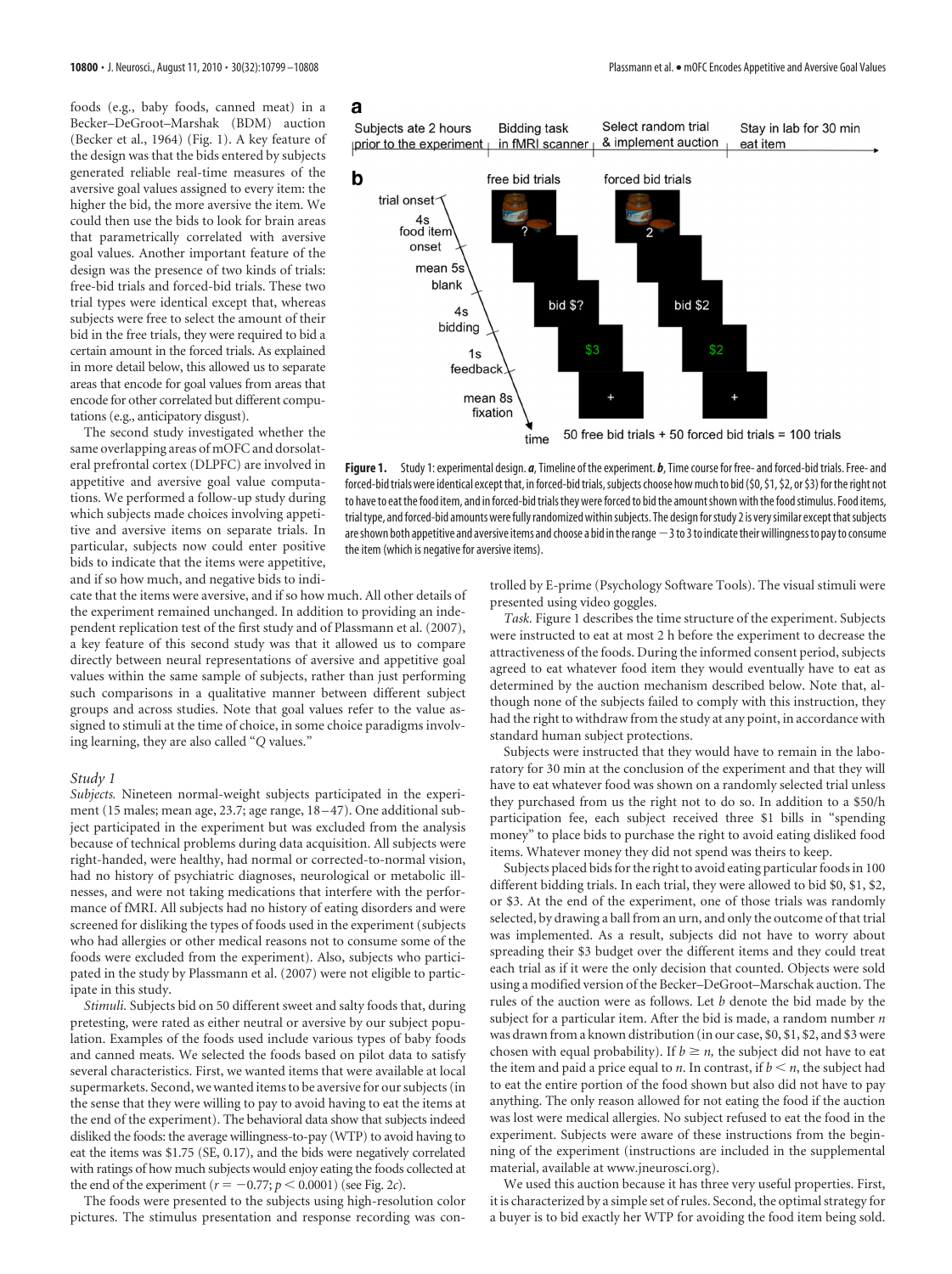The intuition for why this is the case is as follows. There is no incentive to bid less than the WTP since the price paid is determined by the random number *n*, and thus the bids do not affect the price paid. There is also no incentive to increase the bid above the WTP since this may lead to a situation in which the subject avoids having to eat the item but ends up paying a price larger than his WTP (e.g., consider the case of WTP  $= $1,$  $b = $3$ , and  $n = $2$ ). The fact that bidding the WTP is the optimal strategy was explained and emphasized extensively during the instruction and training period. We performed extensive pilot work to find a set of instructions that lead to 100% reported compliance with the best strategy. The instructions emphasized that the subject's best strategy is to look at the item, ask herself how much avoiding to eat the food was worth to her, and simply bid that amount. Third, and most importantly, since bidding the exact WTP is the best strategy, the bids provide a good measure of the aversive goal value computed by the brain for every subject and item at the time of decision making. Thus, we could use the bids as a behavioral measure of aversive goal value to correlate with the blood oxygen leveldependent (BOLD) signal on a trial-by-trial basis.

It is important to highlight several limitations of this procedure for measuring the values. First, to keep the task simple in the scanner, subjects were only allowed to bid discrete amounts (\$0, \$1, \$2, or \$3). A consequence of this is that the bids were only approximations of the true WTP computed by subjects. For example, when the true WTP is \$2.3, our measure is \$2. Similarly, subjects with a WTP larger than \$3 enter a bid of \$3. However, the data suggest that the approximation is a good one (see Fig. 2*c*). Second, theoretical work (Karni and Safra, 1987; Horowitz, 2006) has shown that bidding the WTP is a dominant strategy only when individuals have expected-utility like preferences, and that otherwise the optimal bid depends on the underlying distribution prices used by the BDM procedure, an effect that has been shown in experimental work (Bohm et al., 1997). This raises the possibility that there might have been an additional source of noise in our measurement of the values. However, the theoretical work shows that the bids preserve the monotonicity of the underlying values even under nonexpected utility preferences.

We used two different kinds of trials: free-bid trials and forced-bid trials. Each of the 50 items was shown twice, once in a free trial and once in a forced trial. The order of these trials was fully randomized across subjects and food items. Both types of trials had equal probability of being selected to be the trial that was implemented at the end of the experiment. The timing for each type of trial is shown in Figure 1*b*. Subjects were required to enter a bid within the 4 s bidding window. Trials in which subjects failed to do so were classified as missing trials in the analysis described below.

A key difference between the two types of trials is that, whereas subjects were free to select the amount of their bid in the free trials, they were told how much to bid in the forced trials. The forced bids were drawn uniformly and independently from \$0, \$1, \$2, \$3 on each trial. The set of rules described above applied to both trials. As a result, subjects need to make an aversive goal value computation in free trials to decide how much to bid, but they do not necessarily need to do so in forced trials.

The existence of both types of bidding trials is an essential component of the experimental design. A difficulty in searching for the neural basis of the aversive goal value computation is that, when the brain is exposed to a picture of an aversive food item, it might simultaneously compute other variables that are correlated with goal value. For example, the brain may simulate the anticipated taste of the food, which may lead to a calculation of the level of disgust. If this issue is not properly addressed, one could erroneously attribute goal value computations to areas that are calculating different, albeit correlated, variables. The presence of free and forced trials provides a potential solution to the problem: the subject needs to perform a goal value computation in the free trials, since she needs to decide how much to bid, but not in the forced trials, since she is told what her bid should be. As a result, any area that encodes for goal values in free, but not in forced trials, is a good candidate for the goal value computation. In contrast, areas whose activity correlates with goal values in both types of trials might be encoding goal values or different, but correlated, computations. Fortunately, all of the key areas of interest identified in both studies have the property that they are correlated with goal values in

free but not in forced trials, so this potential false negative is not an issue. One caveat to this procedure is that subjects might engage in more reliable anticipatory computations of goal value in free than in forced trials, since they know that they have more control over their bids. This fact, together with the imposition of randomly selected bids in the forced trials, could partially contribute to the difference in correlation with the value signals in free and forced trials.

After receiving the instructions (included in the supplemental material, available at www.jneurosci.org), subjects were trained on the use of the response boxes with their right hand and on the bidding procedure. To avoid activation artifacts attributable to the assignment of buttons to bid amounts, the assignment was counterbalanced across subjects.

After the scanning session, subjects performed a liking-rating task. Subjects were asked to rate "how much would you like to eat this food at the end of the experiment" for each of the items. We used a scale from 1 (not at all) to 5 (very much). Each food picture was shown in random order and subjects had an unlimited amount of time to enter their rating.

*fMRI data acquisition.* The functional imaging was conducted using a Siemens 3.0 tesla Trio MRI scanner to acquire gradient echo T2\* weighted echo-planar (EPI) images with BOLD contrast. To optimize functional sensitivity in OFC, we used a tilted acquisition in an oblique orientation of 30° to the anterior commissure–posterior commissure line. In addition, we used an eight channel phased array coil, which yields a 40% signal increase in signal in the medial OFC over a standard head coil. Each volume comprised 32 axial slices. A total of 1100 volumes (two sessions;  $\sim$  18 min each) were collected during the experiment in an interleaved-ascending manner. The imaging parameters were as follows: echo time, 30 ms; field of view, 192 mm; in-plane resolution and slice thickness, 3 mm; repetition time, 2 s; no interslice gap. Whole-brain high-resolution T1-weighted structural scans ( $1 \times 1 \times 1$  mm) were acquired from the 19 subjects and coregistered with their mean EPI images and averaged together to permit anatomical localization of the functional activations at the group level. Image analysis was performed using SPM5 (Wellcome Department of Imaging Neuroscience, Institute of Neurology, London, UK). Temporal normalization was applied to the scans with an acquisition time of 1.9375 referenced to the last volume. To correct for subject motion, the images were realigned to the last volume, spatially normalized to a standard T2\* template with a resampled voxel size of 3 mm, and spatially smoothed using a Gaussian kernel with a full width at half-maximum of 8 mm. Intensity normalization and high-pass temporal filtering (using a filter width of 128 s) were also applied to the data.

*fMRI data analysis.* Two different, albeit closely related, general linear models were used in the paper. The two models are described in detail in the supplemental material (available at www.jneurosci.org). Here, we briefly sketch the characteristics of the main model used to generate the results described in the paper.

The data analysis proceeded in three steps. First, we estimated a general linear model with AR(1) and the following regressors that capture the main events in our experiment: R1, free bid at picture presentation; R2, free bid at response; R3, forced bid at picture presentation; R4, forced bid at response; R5, missed bid trial and picture presentation; and R6, missed bid trial at response. The regressors that capture the presentation of the food pictures were modeled using 4 s events. The regressors for the bid responses were modeled as events with a duration equal to the response time of the subject (measured from the appearance of the bid screen). The regressors for the missed bid trials were modeled as 4 s events. To take advantage of the parametric nature of our design, we included two modulators: the first regressor was modulated by the magnitude of the free bid and the third regressor was modulated by the bid that the item shown in that trial received in the free condition. These modulators were constructed subject-by-subject. Note that the free bid is a measure of the subject's aversive goal value for the item being shown. We also included a constant term and six motion parameters as regressors of no interest for each session. Each of the regressors was convolved with a canonical hemodynamic response function.

Second, we calculated the following first-level single-subject contrasts: (1) free-bid trials while exposed to item modulated by free bid (regressor R2), (2) forced-bid trials while exposed to item modulated by its respective free bid (regressor R4), and (3) regressors R2 minus R4.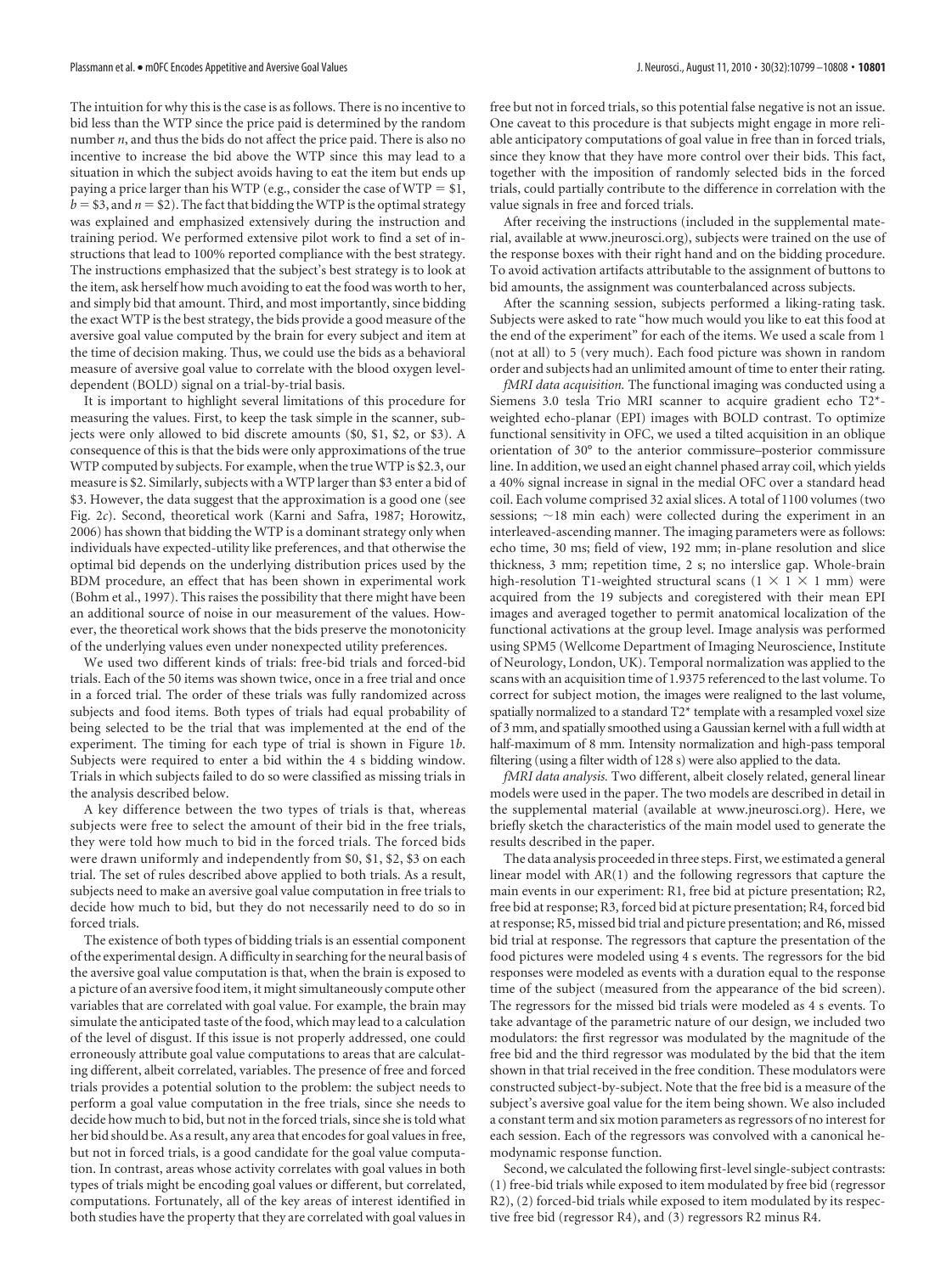Third, we computed group random-effect estimates using the wholebrain and region-of-interest (ROI) techniques. For thewhole-brain analyses, we calculated random-effects group estimates contrasts using one-sample *t* tests over the single-subject contrast statistics. For inference purposes, we used a threshold of  $p < 0.001$ , uncorrected, and an extent threshold of 5 voxels. For expositional purposes only, all of the activation maps in the paper are drawn at the more liberal threshold of  $p < 0.005$ , uncorrected, and an extent threshold of 5 voxels. The ROI analyses were based on a priori hypotheses about five areas that have been previously shown to be involved in different aspects of valuation in related contexts: bilateral medial orbitofrontal cortex, right dorsolateral prefrontal cortex, bilateral insula, lateral orbitofrontal cortex, and ventral striatum. The ROI analysis was performed by carrying out one-sample *t* tests over the singlesubject contrasts statistics using an statistical threshold that was small volume and false discovery rate corrected at the  $p < 0.01$  level. This correction was implemented with the SPM software. (For additional details, see supplemental material, available at www.jneurosci.org.)

#### *Study 2*

Since the experiment is very similar to study 1, we only describe the differences between them.

*Subjects.* Twenty normal-weight subjects participated in the experiment (15 males; mean age, 23–25; age range, 19 –34). Two additional subjects participated in the experiment but were excluded from the analysis because of technical problems during data acquisition. In addition to all of the exclusion criteria listed above, subjects were screened for liking and disliking the types of foods used in the experiment. None of the subjects who participated in this experiment was part of study 1.

*Stimuli.* Subjects bid on 60 different sweet and salty foods. During pretesting, 30 of those items were rated as aversive and 30 as appetitive or neutral by our subject population. Examples of the aversive foods used include various types of baby foods and canned meats. Examples of the appetitive foods used include various types of candy bars and chips. We selected the foods based on pilot data to satisfy several characteristics. First, we wanted items that were available at local supermarkets. Second, we wanted items to span a close-to-uniform distribution of appetitive and aversive ratings.

*Task.* Subjects received the instructions to come neither full nor hungry to the experiment. As before, subjects were instructed that they would have to remain in the laboratory for 30 min at the conclusion of the experiment and that the food that they will have to eat would depend on their bidding behavior on a randomly selected trial. Instead of placing bids for the right not to have to eat a food, subjects now placed bids for the right to eat or to avoid eating particular foods in 120 different bidding trials. In each trial, they were allowed to bid  $-\$3, -\$2, -\$1, \$0, \$1, \$2,$  or \$3. Foods were sold using a modified version of the Becker–DeGroot– Marschak auction as described above. Note that positive bids (i.e., a willingness to pay) now indicated the value placed on consuming the item and that negative bids indicated the amount of money that the subject needs to be compensated to be willing to consume the item. Also, the random number used to determine the outcome of the auction now was randomly drawn from  $-3$  to  $+3$ . The possibility of placing positive and negative bids does not change the key property of the BDM auction procedure: subjects' best strategy still is to bid the amount (in dollars) that they like or dislike the item. This implies that the bids were a good approximation to the appetitive or aversive goal value computed by the brain in every trial.

Each of the 60 items was shown twice, once in a free-bid trial and once in a forced trial.

*fMRI data acquisition.* Data acquisition of study 2 was identical with that of study 1 except that a total of 1473 volumes (three sessions;  $\sim$  12 min each) was collected in an interleaved-ascending manner.

*fMRI data analysis.* The analysis proceeded exactly as in study 1. However, note one key difference between the two studies. In experiment 1, subjects bid for the right not to have to eat the item. As a result, higher bids mean more aversive goal values. In contrast, in experiment 2, subjects bid for the right to have to eat the item (if positive) or for the amount of compensation that they require to be willing to eat the item (if negative). In this case, larger bids mean more appetitive goal values.

## **Results Study 1**

*Behavioral results*

Figure 2*a* shows the distribution of bids during free- and forcedbid trials. The average bid in free trials was \$1.75 (SE, 0.17), which was not significantly different from the average bid on the forced trials, and  $>75\%$  of the free bids were greater than zero. The bid amounts for the forced-bid trials were randomly drawn from a uniform distribution on \$0, \$1, \$2, and \$3.

Figure 2*b* shows the distribution of bid reaction times for freeand forced-bid trials by bid amount. Two-sided paired *t* tests showed significant differences between the free versus forced trials for \$1 bids, but not for the other amounts. The same test also showed a significant difference in reaction times between \$1 and \$2 free-bid trials and \$0 and \$3 free-bid trials, perhaps reflecting a difference in difficulty between extreme and nonextreme aversive goal values.

To verify that the bids in the free-bid trials were good measures of the aversive goal values, we also sampled liking ratings for each food after the scanning session (scale: 1, not at all, to 5, neutral). Figure 2*c* shows that the free bids correlated negatively with subjects' reported liking for the foods ( $r = -0.77; p <$ 0.0001). These findings suggest that the subjects' bids reflect their disliking for the foods and that subjects understood the bidding procedure described in Materials and Methods.

## *Imaging results*

We estimated a general linear model to test for brain regions in which BOLD activity was correlated (positively or negatively) with the aversive goal values, as measured by the individual subject bids, during the evaluation period at the beginning of each trial (for details, see Materials and Methods and supplemental material, available at www.jneurosci.org). This model was used to identify three key contrasts of interest: (1) areas correlated with aversive goal values during the free-bid trials, (2) areas correlated with aversive goal values during the forced-bid trials, and (3) areas that exhibited a stronger correlation with goal values during the free-bid trials than during the forced-bid trials. As discussed in Materials and Methods, the last contrast is essential because it allows us to identify areas that are related to the computation of goal values, as opposed to areas that are involved in computations that are correlated with goal values but distinct from them (e.g., anticipatory disgust).

We performed two kinds of random-effects group analyses: whole-brain analysis (at a statistical threshold of  $p < 0.001$ , uncorrected, and an extent threshold of 5 voxels) and ROI analyses. These later analyses were based on a priori hypotheses about four areas that have been previously shown to be involved in different aspects of valuation in related contexts: the bilateral mOFC, the right dorsolateral prefrontal cortex (rDLPFC), the right lateral OFC (lOFC), the ventral striatum (VtStr), and the bilateral insula. These areas were selected as candidate regions for an aversive goal valuation system based on findings from the previous literature in behavioral neuroscience. All ROI statistics were small-volume false-discovery rate corrected (SVFDRC) at the  $p < 0.01$  level. In the results below (as well as in the supplemental tables, available at www.jneurosci.org as supplemental material), we report the results of both types of analyses.

We selected these five ROIs for the following reasons. First, we included the mOFC and the rDLPFC in our set of ROIs because a previous study by the authors, which used a similar design in an appetitive context (Plassmann et al., 2007), found that BOLD activity in these two areas was correlated with appetitive goal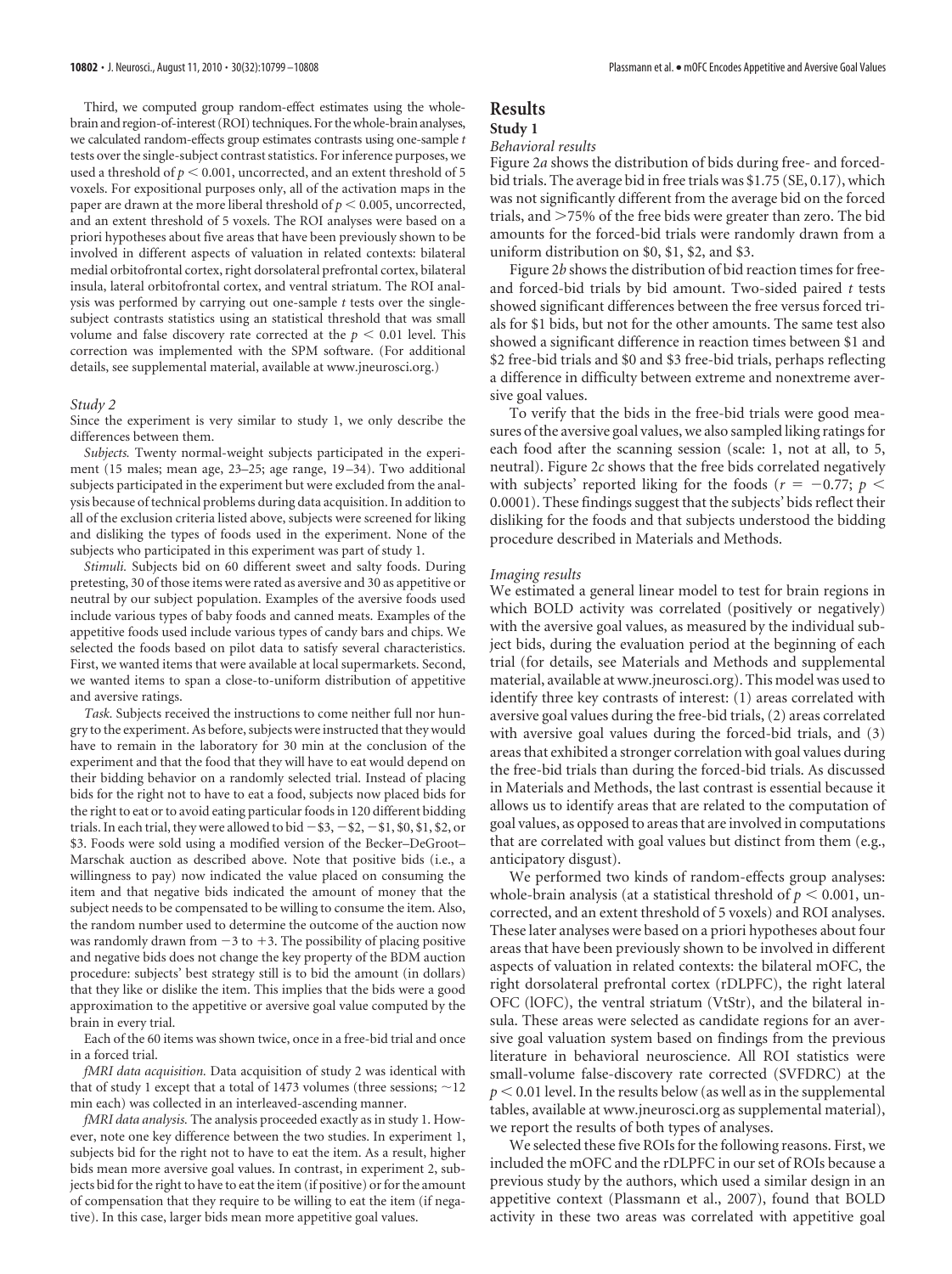

**Figure 2.** Study 1: behavioral results. *a*, Distribution of bids in free and forced trials. *b*, Reaction times for free- and forced-bid trials as a function of thesize of the bid in that trial (bars denote SEs).*c*, Correlation and linear regression fit between liking ratings (sampled after the scanning session) and free bids (sampled during scanning session). Each point denotes a food item averaged across subjects.



**Figure 3.** Study 1: random-effects ROI analyses shows that activity in the bilateral medial OFC ( $x = -2$ ,  $y = 32$ ,  $z = -14$ ,  $t = 3.79$ ;  $x = 3$ ,  $y = 32$ ,  $z = -17$ ,  $t = 3.41$ ) (*a*) and the bilateral DLPFC ( $x = -46$ ,  $y = 35$ ,  $z = 14$ ,  $t = 3.86$ ;  $x = 39$ ,  $y = 41$ ,  $z = 22$ ,  $t = 3.66$ ) (**b**) are negatively correlated with the bid in the free trials at the time of evaluation. The results are overlaid on the mean anatomical image. The color scale represents the magnitude of *t*values. For visualization purposes, we use a threshold of  $p < 0.005$ , uncorrected, and a 5 voxel extent threshold. SVFDRC statistics are reported in the text.

values. Second, we included the right lOFC in our set of ROIs because previous studies of valuation at the time of outcome have found that BOLD activity in this area correlates with different types of aversive outcomes in certain contexts (O'Doherty et al., 2001; Anderson et al., 2003; Gottfried et al., 2003; Rolls et al., 2003; Elliott et al., 2008). Third, we included the ventral striatum because several studies have found activity in this area that correlated with behavioral measures of goal values (Kable and Glimcher, 2007; Knutson et al., 2007; Tom et al., 2007). However, note that previous work (Hare et al., 2008) has shown that BOLD activity in this area is involved in the encoding of prediction errors, but not of goal values at the time of decision making. Finally, we included the insula because previous studies have shown that BOLD activity in this area correlates with several aspects of disgust (Sanfey et al., 2003; Wicker et al., 2003), the experience of negative emotions (e.g., fear), and converging evidence implicates this region in appetitive reactions to food (Balleine and Dickinson, 1998; Jabbi et al., 2007).

*Correlation with aversive goal values in free trials.* Supplemental Table 1 (available at www.jneurosci.org as supplemental material) lists the results of this contrast for both types of analyses. Interestingly, no brain areas showed positive correlation with aversive goal values at a threshold of  $p < 0.001$ , uncorrected, with a 5 voxel extent threshold. However, the whole-brain analyses identified several regions in which the BOLD signal and the aversive values were negatively correlated: the middle and superior frontal gyrus, the anterior cingulate cortex, the superior temporal gyrus, the posterior insula, the mOFC, and the DLPFC. Not surprisingly, given that the ROI analyses amounts to using a lower statistical threshold on the same contrasts, this analysis identified correlations in the bilateral mOFC (Fig.  $3a)$  ( $x = -2$ ,  $y = 32$ ,  $z = -14$ ,  $t = 3.79$ ,  $p_{\text{SVFDRC}}$   $<$  0.01;  $x = 3$ ,  $y = 32$ ,  $z = -17$ ,  $t = 3.41, p_{\text{SVFDRC}} < 0.01$ , the right DLPFC (Fig. 3*b*)  $(x = 39, y = 41, z = 22,$  $t = 3.66$ ,  $p<sub>SVFDRC</sub> < 0.01$ , and the bilateral posterior insula ( $x = -36$ ,  $y = -7$ ,  $z = 7$ ,  $t = 3.38$ ,  $p_{\text{SVEDRC}} < 0.01$ ;  $x = 42$ ,  $y = -10$ ,  $z = 4$ ,  $t = 3.73$ ,  $p_{\text{SVFDRC}} < 0.01$ ). In contrast, activity in the lOFC and VtStr

was not significantly correlated with the size of the bids at this same SVFDRC threshold.

*Correlation with aversive goal values in forced-bid trials.* As shown in supplemental Table 2 (available at www.jneurosci.org as supplemental material), the whole-brain analysis identified only two regions with a (positive) significant correlation: the brainstem and the middle temporal gyrus. Also, and in sharp contrast to the free trials, the ROI analysis did not find either a positive or negative significant correlation with aversive goal values during the forced-bid trials at a level of  $p_{\text{SVEDRC}}$  < 0.01.

*Correlation with aversive goal values in free versus forced trials.* A limitation of the first contrast is that it identifies areas whose activity is correlated with aversive goal values, but also identifies areas that encode for variables that might be correlated with it, such as anticipatory disgust, but that are not involved in the computation of goal values. To address this potential confound, we took advantage of our experimental design and tested for regions that correlate with bids in free trials more than in forced trials (see supplemental Table 3, available at www.jneurosci.org as supplemental material). No brain areas showed more positive correlation in free than forced trials with aversive goal values at a threshold of  $p < 0.001$ , uncorrected, and a 5 voxel extent threshold. The whole-brain analyses identified several regions in which the BOLD signal exhibited more negative correlation with the bids in the free trials: the posterior cingulate cortex, the medial frontal gyrus, the superior temporal gyrus, the midbrain, the fusiform and parahippocampal gyri, the posterior insula, the mOFC, and the DLPFC. The ROI analysis showed that mOFC (Fig. 4*a*)  $(x = 2, y = 32, z = -23, t = 3.12, p_{\text{SVFDRC}} < 0.01)$ , rDLPFC (Fig. 4*c*) ( $x = 45$ ,  $y = 41$ ,  $z = 25$ ,  $t = 3.30$ ,  $p_{\text{SVFDRC}} < 0.01$ ), and the bilateral posterior insula ( $x = -39$ ,  $y = -1$ ,  $z = -8$ ,  $t = 3.36$ ,  $p_{\text{SVFDRC}}$  < 0.01;  $x = 42$ ,  $y = -13$ ,  $z = 1$ ,  $t = 2.97$ ,  $p_{\text{SVFDRC}}$  < 0.01) exhibited the desired correlation. However, the contrast was not significant in the lOFC or VtStr at a level of  $p_{\text{SVPDRC}}$  < 0.01.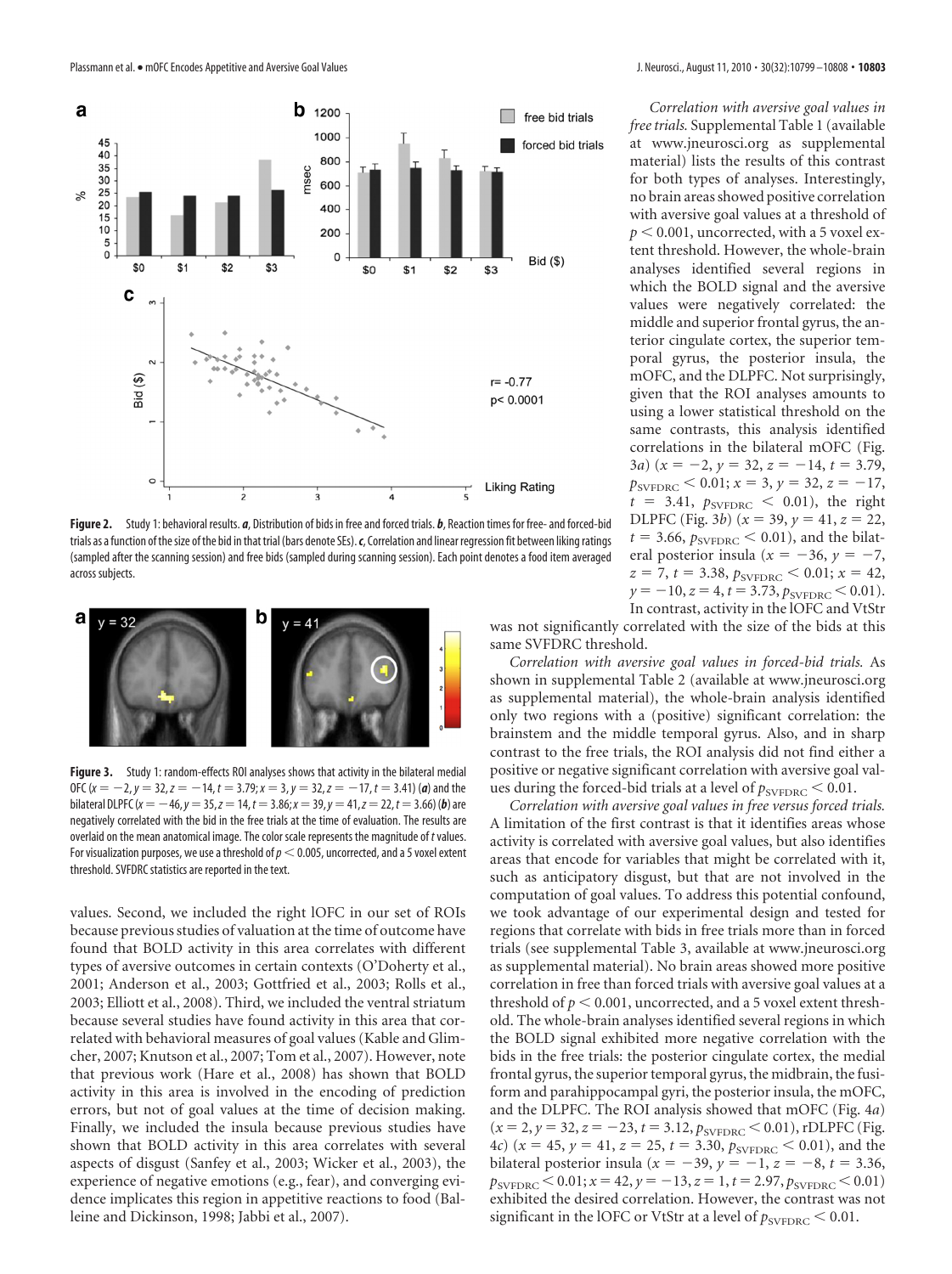Since the mOFC and the DLPFC have been shown to correlate with appetitive goal values (Plassmann et al., 2007), we decided to explore further the computations made in these two areas using a *post hoc* analysis. We extracted measures of the average response in these two ROIs to high (\$2 and \$3) and low (\$0 and \$1) freebid items during the evaluation period (for details, see supplemental material, available at www.jneurosci.org). Figure 4, *c* and *d*, shows the resulting parameter estimates for both areas in free-bid trials. In both cases, the activity in the free-bid trials decreased with the magnitude of the free bid.

#### **Study 2**

#### *Behavioral results*

Figure 5*a* shows the distribution of bids during free- and forced-bid trials. The average bid in free trials was -\$0.21 (SE, 0.12), which was not significantly different from the mean bid in the forced trials, and  $>$  75% of the free bids were smaller or greater than zero. The bid amounts for the forced-bid trials were randomly drawn from a uniform distribution on -\$3,

-\$2, -\$1, \$0, \$1, \$2, and \$3. Two-sided paired *t* tests showed no significant differences in reaction times between positive versus negative free bids (mean<sub>pos</sub>, 909.55 ms; SE<sub>pos</sub>, 54.52 ms; mean<sub>neg</sub>, 905.81 ms;  $SE_{\text{neg}}$ , 60.19 ms;  $T_{(19)} = 0.19$ ;  $p = 0.85$ ).

To verify that the bids in the free-bid trials were good measures of the aversive and appetitive goal values, we also sampled liking ratings for each food after the scanning session (scale: 1, not at all, to 5, very much). Figure 5*b* shows that the free bids correlated with subjects' reported liking for the foods ( $r = 0.930$ ;  $p <$ 0.0001). These findings suggest that the subjects' bids reflected their liking and disliking for the foods and that subjects understood the bidding procedure described in Materials and Methods.

#### *Imaging results*

The analysis proceeded as in study 1. However, note one key difference between the two studies. In experiment 1, subjects bid for the right not to have to eat the item. As a result, higher bids represented more aversive goal values. In contrast, in experiment 2, subjects bid for the right to eat the item (if positive), or for the amount of compensation that they required to be willing to eat the item (if negative). In this case, larger bids mean more appetitive goal values and lower bids mean more aversive goal values.

*Correlation with goal values in free trials.* Supplemental Table 4 (available at www.jneurosci.org as supplemental material) lists the results of this contrast. The whole-brain analysis did not reveal any areas exhibiting a negative correlation with the goal values at a threshold of  $p < 0.005$ , uncorrected, with a 5 voxel extent threshold. However, this analysis identified several regions in which the BOLD signal and the goal values were positively correlated: the lingual gyri, the anterior cingulate, the superior frontal gyrus, the mOFC, and the DLPFC. The ROI analyses showed that activity in the bilateral mOFC ( $x = 4$ ,  $y = 30$ ,  $z = -13$ ,  $t = 4.55$ ,  $p_{\text{SVFDRC}}$  < 0.01;  $x = -3$ ,  $y = 31$ ,  $z = -12$ ,  $t = 4.55$ ,  $p_{\text{SVFDRC}}$  < 0.01) and the right DLPFC ( $x = 49$ ,  $y = 30$ ,  $z = 27$ ,  $t = 2.88$ ,  $p_{\text{SVEDRC}}$   $<$  0.01) was correlated with the magnitude of the goal



**Figure 4.** Study 1: random-effects ROI analyses shows that activity in the bilateral medial OFC  $(x = 2, y = 32, z = -23, z = 10)$  $t = 3.12$ ) (*a*) and the right DLPFC ( $x = 45$ ,  $y = 41$ ,  $z = 25$ ,  $t = 3.30$ ) (*b*) are more negatively correlated with free bids during the free trials than during the forced trials at the time of evaluation. *c*, Estimates of the response in medial OFC to the stimulus screen for low free-bid ( $$0 - $1$ ) versus high free-bid ( $$2 - $3$ ) trials show that activity decreased with the bid in free-bid trials (paired *t* test,  $p = 0.0027$ ) but not in forced-bid trials. *d*, Similar parameter estimates in right DLPFC show that activity decreased with the magnitude of the bid in free-bid trials ( $p = 0.00001$ ) but not in forced-bid trials. Error bars indicate SEM.  $**p < 0.005$ ;  $***p < 0.001$ .



**Figure 5.** Study 2: behavioral results. *a*, Distribution of bids in free and forced trials. *b*, Correlation and linear regression fit between liking ratings (sampled after the scanning session) and free bids (sampled during scanning session). Each point denotes a food item averaged across subjects.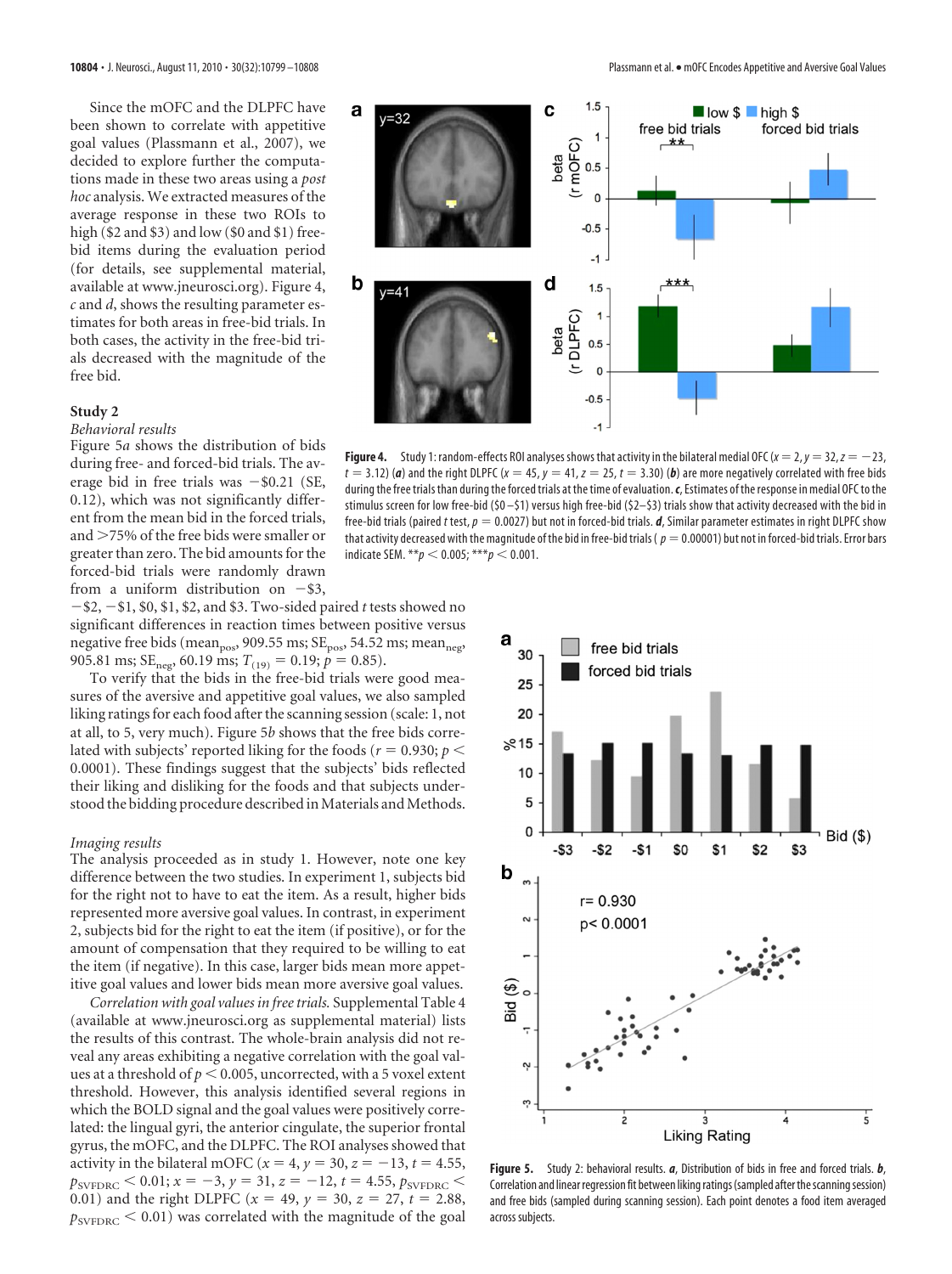

**Figure 6.** Study 2. *a*, Random-effects ROI analyses show that activity in the right medial OFC (red;  $x = 6$ ,  $y = 30$ ,  $z = -12$ ,  $t =$ 3.48) and the right DLPFC (blue;  $x = 50$ ,  $y = 30$ ,  $z = 21$ ,  $t = 3.38$ ) are negatively correlated with the bid in the free trials at the time of evaluation.  $b$ , Estimates of the response in medial OFC to the stimulus screen for negative free-bid ( $-$ \$3 $-$ \$1), zero free bids, and positive free-bid (\$1–\$3) trials in free-bid trials (green) show that activity increased with the bid, but not in forced-bid trials (blue). *c*, Similar parameter estimates in right DLPFC show that activity decreased with the magnitude of the bid. Error bars indicate SEM.

values. But at this same SVFDR corrected threshold there were no significant correlations in the insula, the lOFC, or the VtStr.

*Correlation with goal values in forced-bid trials.* Supplemental Table 5 (available at www.jneurosci.org as supplemental material) lists the results of this contrast. A whole-brain analysis showed that activity changes in the cuneus and lingual gyrus were positively correlated with goal values, and that activity in the parahippocampal gyrus and the superior temporal gyrus was negatively correlated with the same measure. Importantly, however, in none of our ROIs was activity significantly correlated with goal values at a level of  $p_{\text{SVEDRC}}$  < 0.01.

*Correlation with goal values in free versus forced trials.* Supplemental Table 6 (available at www.jneurosci.org as supplemental material) describes the results of this contrast. A whole-brain analysis showed that activity in the parahippocampal gyrus, inferior temporal gyrus, mOFC, and DLPFC exhibited a larger positive correlation with goal values in free than in forced trials. The associated ROI analysis confirmed the activations in mOFC (Fig. 6*a*) ( $x = 6$ ,  $y = 30$ ,  $z = -12$ ,  $t = 3.48$ ,  $p_{\text{SVFDRC}} < 0.01$ ) and DLPFC (Fig. 6*a*) ( $x = 50$ ,  $y = 30$ ,  $z = 21$ ,  $t = 3.38$ ,  $p_{\text{SVFDRC}}$ 0.01) but found no significant excess correlations in lOFC, the insula, or the VtStr at the same significance level.

As before, since the mOFC and the DLPFC have been shown to correlate with appetitive goal values (Plassmann et al., 2007) and seemed also to be involved in aversive valuation in study 1, we decided to explore further the computations made in these two areas using a *post hoc* analysis. We extracted measures of the average response in these two ROIs during the evaluation period for positive (bid  $>$  0), neutral (bid  $=$  0), and negative (bid  $<$  0) items. Figure  $6$ ,  $b$  and  $c$ , shows the resulting parameter estimates for each of the two areas for free- and forced-bid trials. In all three cases, the activity in the free-bid trials decreased with the magnitude of the free bid. Interestingly, activity in the mOFC and DLPFC during free trials was negative for aversive items and positive for positive items, which is consistent with the data from Plassmann et al. (2007) and study 1.

*Correlation with goal values in free appetitive trials versus free aversive trials.* The previous results show that, in study 2, activity in mOFC and DLPFC correlated with goal values in both the appetitive (non-negative bids) and aversive (negative bids) range. A natural question is whether there are areas that exhibit a stronger correlation with goal values in the positive or negative domains, which would point to some degree of specialization in appetitive or aversive goal value coding. To address this question, we estimated an additional general linear model (for

details, see supplemental material, available at www.jneurosci.org) in which we looked for areas that correlated with goal values more strongly during the free trials in either the non-negative or in the negative range. As reported in supplemental Table 7 (available at www.jneurosci.org as supplemental material), the bilateral insula, anterior cingulate cortex, and medial frontal gyrus exhibited stronger correlation with the bids during the non-negative trials. No areas exhibited stronger correlation with bids during the negative trials at our omnibus threshold.

In addition, we also look for areas that exhibited stronger excess correlation in free trials than in forced trials for either appetitive or aversive items. The results,

described in supplemental Table 10 (available at www.jneurosci. org as supplemental material), show that this excess correlation is stronger in the insula for appetitive items, and in the inferior frontal gyrus for aversive ones.

## **Conjunction analysis**

We concluded the analysis by performing a conjunction analysis (for details, see supplemental material, available at www. jneurosci.org) to identify regions in which brain activity was positively correlated with appetitive goal values in free trials in the study by Plassmann et al. (2007), negatively correlated with aversive goal values in free trials in study 1, and positively correlated with goal values (both aversive and appetitive) in free trials in study 2. The results, depicted in Figure 7, reveal overlapping loci of activation in the mOFC  $(x = 3, y = 36, z = -18, t = 4.43,$  $p_{\text{SVEDRC}}$  < 0.01) and the right DLPFC ( $x = 42$ ,  $y = 42$ ,  $z = 15$ ,  $t =$ 4.29,  $p_{\text{SVFDRC}}$  < 0.01).

## **Discussion**

To make sound decisions, the brain needs to encode a number of distinct valuation signals (Rangel et al., 2008). First, at the time of evaluation, it needs to assign a value to the different options under consideration. These so-called goal value signals are used to guide choices. Second, it needs to encode the value of the outcome that it expects to receive following the selected option ("anticipatory values"). Third, the brain needs to measure the value of the actual outcome when it occurs ("outcome values"). The outcome value, together with the anticipatory value measure, is then used to compute a prediction error that measures the deviation between actual and anticipated values. Prediction errors serve as a teaching signal that can be used to improve future value assignments at the time of decision making.

Importantly, all of these value signals can be either positive or negative. For example, the outcome signals are positive for appetitive items that individuals like, and negative for aversive items that they dislike. This gives rise to a basic question in the neurobiology of decision making: Is the same region used to encode both valences of the different types of value signals, perhaps by encoding appetitive values with increases of activity, and aversive values with decreases of activity? Or, alternatively, are there dissociable areas encoding appetitive and aversive values? This question has received a considerable amount of attention in the case of outcome values, prediction errors, and anticipatory values, but not in the case of the computation of goal values at the time of decision making. One exception is a study by Tom et al. (2007)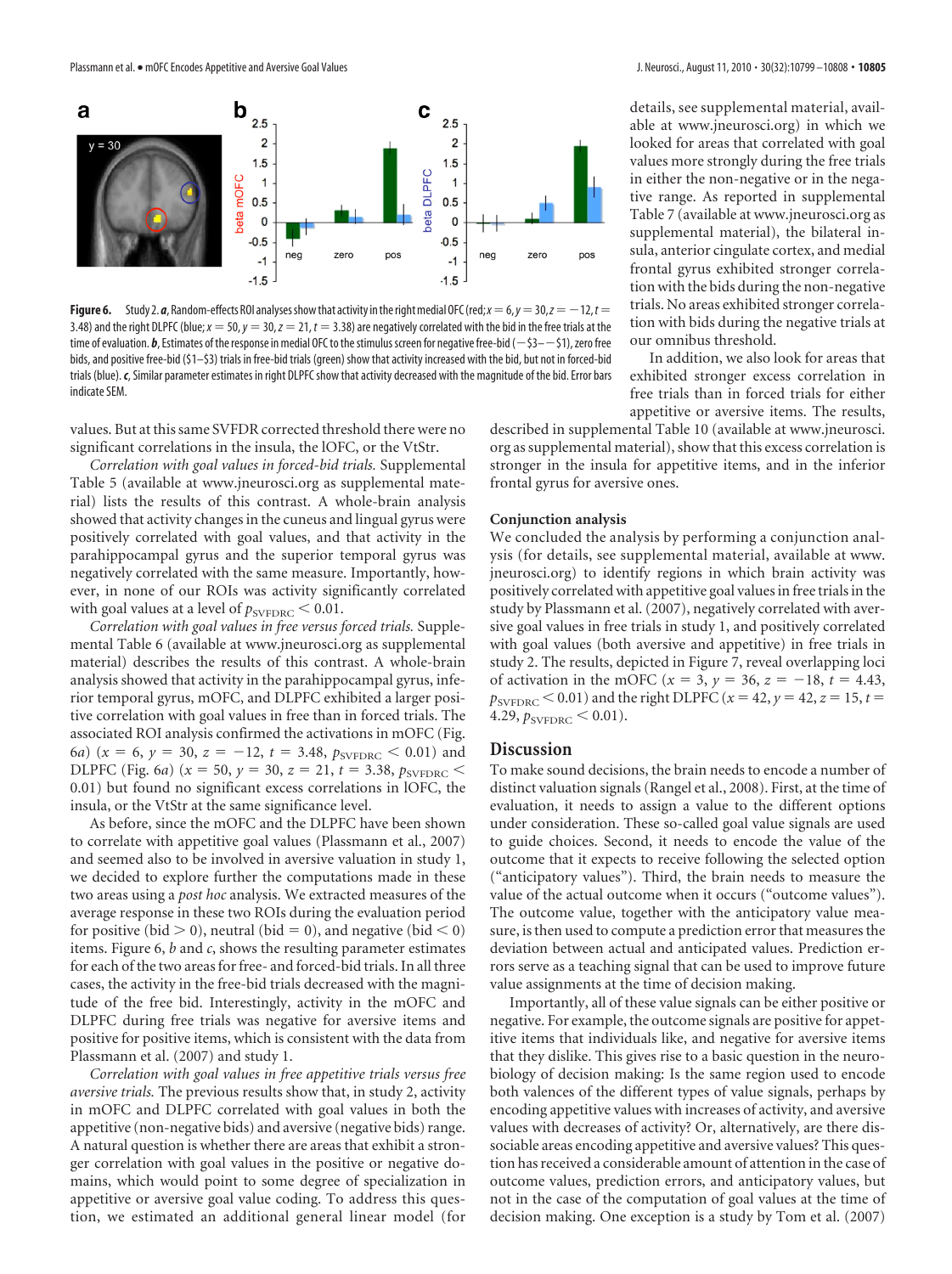that used fMRI to look for correlates of value signals for choices between monetary gambles. From the viewpoint of testing for the existence of separate goal value systems, a potential concern is that monetary payoffs might not have been able to engage a putative purely aversive valuation region in the same way that a biological punishment such as an unpleasant food stimulus would. In contrast to the study by Tom et al., in our studies subjects had to eat disliked foods (a real biological punisher) that provided us with a better chance of activating the hypothesized aversive valuation areas.

With respect to outcome valuation, correlates of positive outcome values have been found using fMRI in the medial OFC for odor (Anderson and Sobel, 2003; Rolls et al., 2003), flavor (Rolls et al., 2003; Small et al., 2003; McClure et al., 2004), attractive faces (O'Doherty et al., 2003b; Cloutier et al., 2008), and even secondary reinforcers such as money (Knutson et al., 2001; O'Doherty et al., 2001; Ursu and Carter, 2005; Liu et al., 2007; Elliott et al., 2010). Analogous results have been found for negative experiences: subjective reports of pain intensity correlate with activity in the insula and the anterior cingulate cortex (Peyron et al., 1999), and

monetary losses, unattractiveness in face stimuli, and the presentation of aversive odors have been found to elicit activity in the lateral OFC (O'Doherty et al., 2001; Ursu and Carter, 2005; Liu et al., 2007; Elliott et al., 2010). Not all of the evidence, however, points in the direction of a dissociation between appetitive and aversive outcome value signals (Breiter et al., 2001; O'Doherty et al., 2003a; Dillon et al., 2008; Elliott et al., 2010). For instance, Elliott et al. (2003) found in a block design that activity in medial and lateral OFC was correlated with both wins and losses. O'Doherty et al. (2003) found that lateral OFC was engaged after detection of contingency changes after a monetary loss rather than by a monetary loss per se.

Another key valuation signal is the prediction error that encodes the difference between expected and actual outcomes, and that may play a role in the acquisition of value predictions. There is much evidence to implicate the phasic activity of dopamine neurons in encoding a prediction error signal during learning with reward stimuli (Schultz, 1998), and moreover human imaging studies report reward-prediction error-related activity in prominent target areas of these neurons in the striatum (Delgado et al., 2000; Pagnoni et al., 2002; Elliott et al., 2003; Yacubian et al., 2006; Seymour et al., 2007). The extent to which dopamine is also involved in responding to aversive events has been controversial (Horvitz, 2000). However, a recent neurophysiological investigation found evidence that some dopamine neurons responded to both appetitive and aversive stimuli (Matsumoto and Hikosaka, 2009), suggesting that these neurons may potentially contribute to the learning of aversive as well as appetitive associations.

Our results contribute to this literature by showing that a complete appetitive–aversive spatial dissociation does not seem to exist in the case of the goal valuation signal at the time of decision making. Instead, we found that activity in the mOFC

and the DLPFC were negatively correlated with a trial-by-trial measure of aversive goal values (study 1), that this locus intersects in a conjunction analysis with regions that in a previous study have been found to exhibit positive correlation with appetitive goal values (Plassmann et al., 2007), and that these same areas also correlated positively with overall goal values when subjects need to make decisions about both appetitive and aversive stimuli (study 2). These results suggest that the mOFC and the right DLPFC might encode a goal value signal at the time of choice that applies to both appetitive stimuli and aversive stimuli.

It is important to emphasize that our evidence suggests that the mOFC and the DLPFC play a similar role in computing goal values in appetitive and aversive situations. This does not imply, however, that the exact same network is active in computing both types of valuations. In particular, it does not preclude the likely possibility that these two valuation areas receive differential inputs in the appetitive and aversive cases. In fact, our experimental design also allowed looking for areas that might play a more important role in the computation of appetitive or aversive goal values. We found that activity in the insula correlated more strongly with appetitive goal values than with aversive goal values and that the opposite relationship might hold for the inferior frontal gyrus.

An important question in behavioral neuroscience is whether the goal value circuitry constantly engages in the evaluation of stimuli, even when a choice is not possible, or if it only does so when a choice opportunity is at hand. A recent fMRI study (Lebreton et al., 2009) addressed this question directly and found appetitive goal value signals in the mOFC during both active and passive evaluation situations. In contrast, we did not find significant value activity in this area during the forced trials (although some marginal value coding was found in DLPFC) (Fig. 6). One



Figure 7. Comparison across studies. Results of a conjunction analysis to determine overlaps between areas that correlate positively with appetitive goal values during free-bid trials in the study by Plassmann et al. (2007) correlate negatively with aversive goal values during free-bid trials in study 1 and correlate positively with (appetitive and aversive) goal values during free-bid trials in study 2. BOLD activity in the right medial OFC ( $x=3$ ,  $y=36$ ,  $z=-18$ ,  $t=4.43$ ) ( $\bm{a}$ ) and the right DLPFC ( $x=$  $42, y = 42, z = 15, t = 4.29$  (b) correlate positively with appetitive goal values and negatively with aversive goal values in a common valuation region.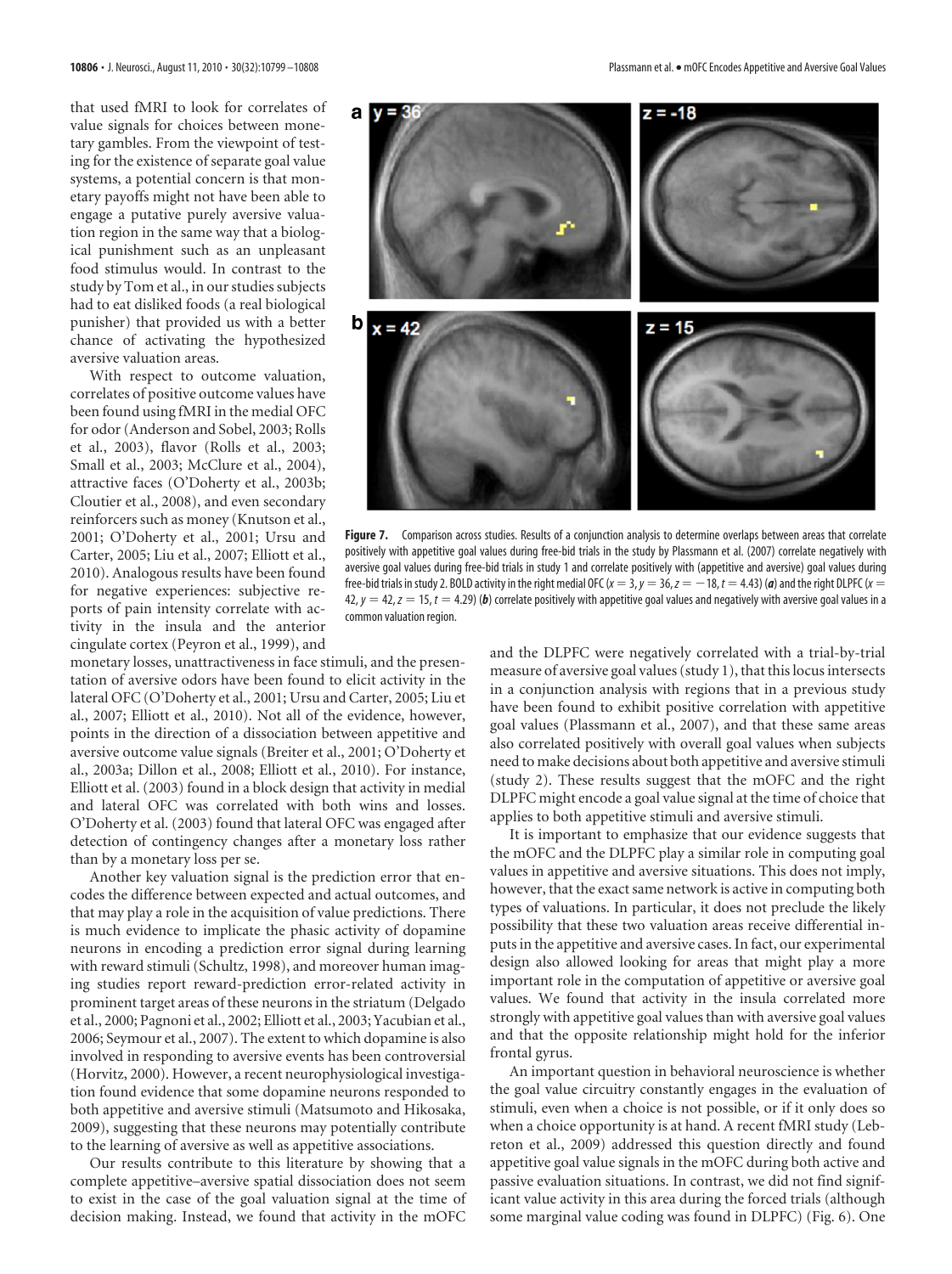possibility is that the presence of the forced bids deactivates an automatic valuation process that would have been present otherwise.

Given the spatial limitation of fMRI, we cannot rule out the possibility that the regions identified in this paper contain neurons that encode separately for the goal value of appetitive and aversive items. An extension of the experimental design of previous studies that have looked at single neuron responses to appetitive goal values (Padoa-Schioppa and Assad, 2008) to the case of aversive items could be used to explore the extent to which different neural populations within OFC and DLPFC encode separately the value of appetitive and aversive items.

With respect to mOFC, our conclusions regarding the existence of a common value region are supported by the literature on the functional anatomy of the OFC, which has shown that this area is uniquely placed as a "hub" that integrates a variety of different inputs such as sensory information from all five senses and visceral and somatosensory information (Carmichael and Price, 1994, 1996). The mOFC also has heavy direct or indirect interconnections with brain areas involved in anticipation, learning and experiencing rewards and punishments, such as the striatum, insular cortex, amygdala, and lateral parts of the OFC, which might also participate in the valuation process. The nature of the inputs supplied by these and other connections is an important open question for future research. More generally, this study contributes to the growing literature on the functions of prefrontal cortex in decision making by showing that the valuation functions of mOFC extend to both the appetitive and aversive realms and thus the notion that this area might act as a general stimulus valuator in the service of decision making.

The paper also contributes to our understanding of DLPFC function. This area is known to carry out a variety of cognitive functions including the top– down modulation of posterior brain regions (Miller, 2000; Miller and Cohen, 2001), maintenance of information in working memory (Levy and Goldman-Rakic, 2000; Curtis and D'Esposito, 2004), and manipulation of information in working memory (Petrides, 2000). Several studies have also shown that the activity of some parts of DLPFC is correlated with various measures of value during perceptual and economic decision-making tasks (Kim and Shadlen, 1999; Wallis and Miller, 2003; Seo et al., 2007). The results in this paper suggest that DLPFC plays a role in the computation of goal values in both appetitive and aversive domains, perhaps by supplying inputs to OFC. Such a hypothesis is supported by anatomical studies in primate brains that have shown that the OFC and the DLPFC are heavily interconnected (Petrides and Pandya, 1999).

### **References**

- Anderson AK, Sobel N (2003) Dissociating intensity from valence as sensory inputs to emotion. Neuron 39:581–583.
- Anderson AK, Christoff K, Stappen I, Panitz D, Ghahremani DG, Glover G, Gabrieli JD, Sobel N (2003) Dissociated neural representations of intensity and valence in human olfaction. Nat Neurosci 6:196 –202.
- Arana FS, Parkinson JA, Hinton E, Holland AJ, Owen AM, Roberts AC (2003) Dissociable contributions of the human amygdala and orbitofrontal cortex to incentive motivation and goal selection. J Neurosci 23:9632–9638.
- Balleine BW, Dickinson A (1998) Goal-directed instrumental action: contingency and incentive learning and their cortical substrates. Neuropharmacology 37:407–419.
- Becker GM, DeGroot MH, Marschak J (1964) Measuring utility by a singleresponse sequential method. Behav Sci 9:226 –232.
- Bohm P, Linden J, Sonnegard J (1997) Eliciting reservation prices: Becker-DeGroot-Marschak mechanisms vs. markets. Econ J 107:1079 –1089.
- Breiter HC, Aharon I, Kahneman D, Dale A, Shizgal P (2001) Functional

imaging of neural responses to expectancy and experience of monetary gains and losses. Neuron 30:619 –639.

- Carmichael ST, Price JL (1994) Architectonic subdivision of the orbital and medial prefrontal cortex in the macaque monkey. J Comp Neurol 346: 366 –402.
- Carmichael ST, Price JL (1996) Connectional networks within the orbital and medial prefrontal cortex of macaque monkeys. J Comp Neurol 371: 179 –207.
- Chib VS, Rangel A, Shimojo S, O'Doherty JP (2009) Evidence for a common representation of decision values for dissimilar goods in human ventromedial prefrontal cortex. J Neurosci 29:12315–12320.
- Cloutier J, Heatherton TF, Whalen PJ, Kelley WM (2008) Are attractive people rewarding? Sex differences in the neural substrates of facial attractiveness. J Cogn Neurosci 20:941–951.
- Curtis C, D'Esposito M (2004) The effects of prefrontal lesions on working memory performance and theory. Cogn Affect Behav Neurosci 4:529 –539.
- Daw ND, Niv Y, Dayan P (2005) Uncertainty-based competition between prefrontal and dorsolateral striatal systems for behavioral control. Nat Neurosci 8:1704 –1711.
- Delgado MR, Nystrom LE, Fissell C, Noll DC, Fiez JA (2000) Tracking the hemodynamic responses to reward and punishment in the striatum. J Neurophysiol 84:3072–3077.
- Dillon DG, Holmes AJ, Jahn AL, Bogdan R, Wald LL, Pizzagalli DA (2008) Dissociation of neural regions associated with anticipatory versus consummatory phases of incentive processing. Psychophysiology 45:36 –49.
- Elliott R, Newman JL, Longe OA, Deakin JF (2003) Differential response patterns in the striatum and orbitofrontal cortex to financial reward in humans: a parametric functional magnetic resonance imaging study. J Neurosci 23:303–307.
- Elliott R, Agnew Z, Deakin JF (2008) Medial orbitofrontal cortex codes relative rather than absolute value of financial rewards in humans. Eur J Neurosci 27:2213–2218.
- Elliott R, Agnew Z, Deakin JF (2010) Hedonic and informational functions of the human orbitofrontal cortex. Cereb Cortex 20:198 –204.
- Gottfried JA, O'Doherty J, Dolan RJ (2003) Encoding predictive reward value in human amygdala and orbitofrontal cortex. Science 301:1104 –1107.
- Hare TA, O'Doherty J, Camerer CF, Schultz W, Rangel A (2008) Dissociating the role of the orbitofrontal cortex and the striatum in the computation of goal values and prediction errors. J Neurosci 28:5623–5630.
- Hare TA, Camerer CF, Knoepfle DT, Rangel A (2010) Value computations in VMPFC during charitable decision making incorporate input from regions involved in social cognition. J Neurosci 30:583–590.
- Horowitz JK (2006) The Becker-DeGroot-Marschak mechanism is not necessarily incentive compatible, even for non-random goods. Econ Lett 93:6p.
- Horvitz JC (2000) Mesolimbocortical and nigrostriatal dopamine responses to salient non-reward events. Neuroscience 96:651–656.
- Jabbi M, Swart M, Keysers C (2007) Empathy for positive and negative emotions in the gustatory cortex. Neuroimage 34:1744 –1753.
- Kable JW, Glimcher PW (2007) The neural correlates of subjective value during intertemporal choice. Nat Neurosci 10:1625–1633.
- Kahneman D, Tversky A (1979) Prospect theory: an analysis of decision under risk. Econometrica 47:263–291.
- Karni E, Safra Z (1987) "Preference reversal" and the observability of preferences by experimental methods. Econometrica 55:11p.
- Kim JN, Shadlen MN (1999) Neural correlates of a decision in the dorsolateral prefrontal cortex of the macaque. Nat Neurosci 2:176 –185.
- Knutson B, Fong GW, Adams CM, Varner JL, Hommer D (2001) Dissociation of reward anticipation and outcome with event-related fMRI. Neuroreport 12:3683–3687.
- Knutson B, Rick S, Wimmer GE, Prelec D, Loewenstein G (2007) Neural predictors of purchases. Neuron 53:147–156.
- Lebreton M, Jorge S, Michel V, Thirion B, Pessiglione M (2009) An automatic valuation system in the human brain: evidence from functional neuroimaging. Neuron 64:431–439.
- Levy R, Goldman-Rakic PS (2000) Segregation of working memory functions within the dorsolateral prefrontal cortex. Exp Brain Res 133:23–32.
- Liu X, Powell DK, Wang H, Gold BT, Corbly CR, Joseph JE (2007) Functional dissociation in frontal and striatal areas for processing of positive and negative reward information. J Neurosci 27:4587–4597.